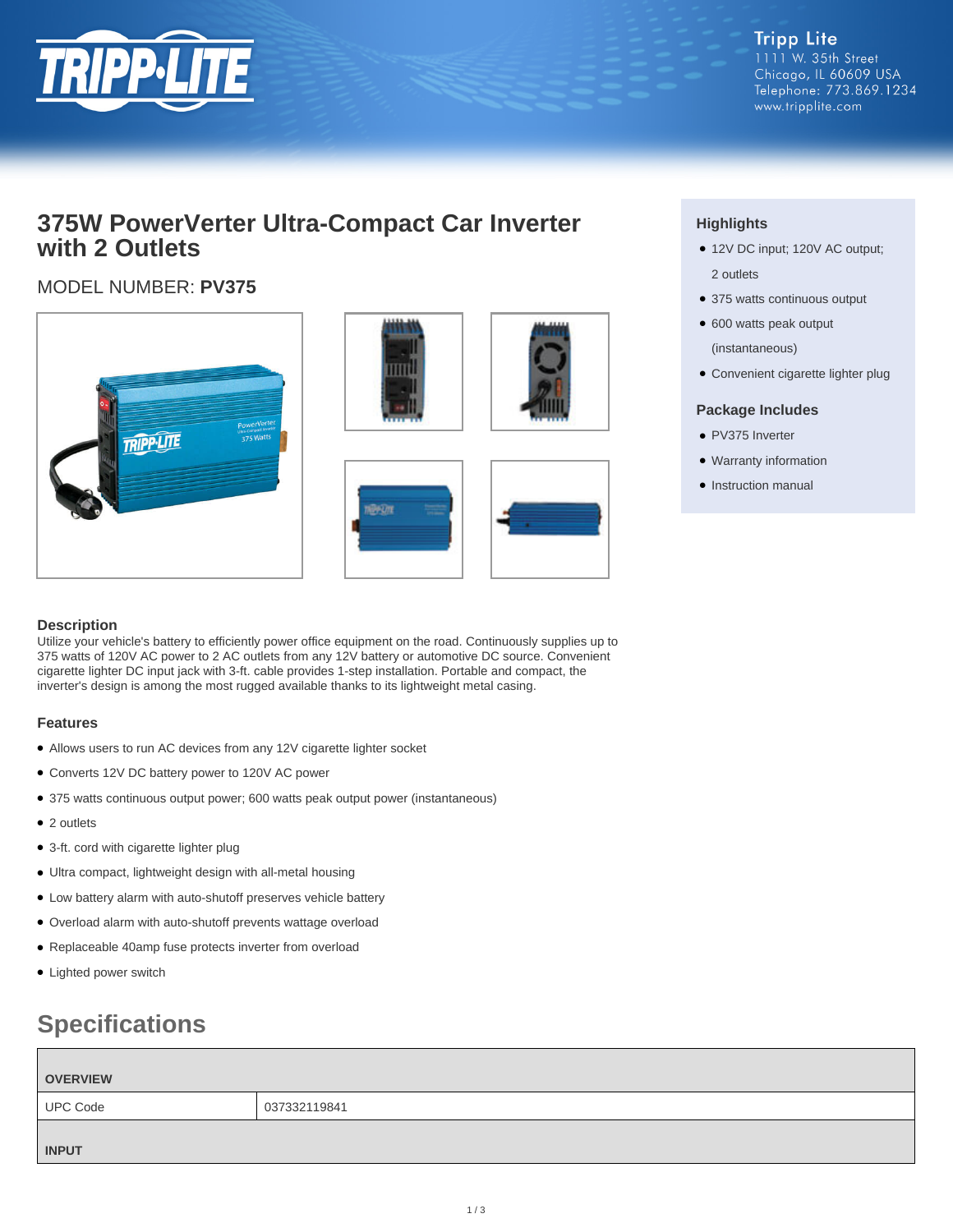

| Maximum Input Amps / Watts                   | Full continuous load - 40A at 12V DC, No load - 0.65A at 12V DC                             |  |
|----------------------------------------------|---------------------------------------------------------------------------------------------|--|
| Input Connection Type                        | 12V DC cigarette lighter input plug connection                                              |  |
| Input Cord Length Details                    | 3 ft. hardwire input cable, 16 gauge, 2 wire                                                |  |
| Voltage Compatibility (VDC)                  | 12                                                                                          |  |
|                                              |                                                                                             |  |
| <b>OUTPUT</b>                                |                                                                                             |  |
| <b>Frequency Compatibility</b>               | 60 Hz                                                                                       |  |
| Pure Sine Wave Output                        | <b>No</b>                                                                                   |  |
| Output (Watts)                               | 375                                                                                         |  |
| Nominal Output Voltage(s)<br>Supported       | 120V                                                                                        |  |
| <b>Output Receptacles</b>                    | $(2)$ 5-15R                                                                                 |  |
| Continuous Output Capacity (Watts)           | 375                                                                                         |  |
| Peak Output Capacity (Watts)                 | 600                                                                                         |  |
| <b>Output Voltage Regulation</b>             | Maintains PWM sine wave output voltage of 115 V AC (+/- 8 V AC)                             |  |
| <b>Output Frequency Regulation</b>           | 60 Hz (+/- 3 Hz)                                                                            |  |
| <b>Overload Protection</b>                   | 40A automotive input fuse                                                                   |  |
| <b>BATTERY</b>                               |                                                                                             |  |
| DC System Voltage (VDC)                      | 12                                                                                          |  |
| <b>USER INTERFACE, ALERTS &amp; CONTROLS</b> |                                                                                             |  |
| Switches                                     | Lighted on/off power switch                                                                 |  |
| Audible Alarm                                | Dual function alarm indicates overload conditions or low DC input voltage of 10.5V or less. |  |
| <b>PHYSICAL</b>                              |                                                                                             |  |
| <b>Cooling Method</b>                        | Fan                                                                                         |  |
| Material of Construction                     | Aluminum, Steel                                                                             |  |
| Shipping Dimensions (hwd / cm)               | 6.35 x 14.73 x 19.56                                                                        |  |
| Shipping Dimensions (hwd / in.)              | 2.50 x 5.80 x 7.70                                                                          |  |
| Shipping Weight (kg)                         | 0.99                                                                                        |  |
| Shipping Weight (lbs.)                       | 2.18                                                                                        |  |
| Unit Dimensions (hwd / cm)                   | 5.08 x 10.8 x 17.78                                                                         |  |
| Unit Dimensions (hwd / in.)                  | 2 x 4.25 x 7                                                                                |  |
| Unit Weight (kg)                             | 1.04                                                                                        |  |
| Unit Weight (lbs.)                           | 2.3                                                                                         |  |
| <b>ENVIRONMENTAL</b>                         |                                                                                             |  |